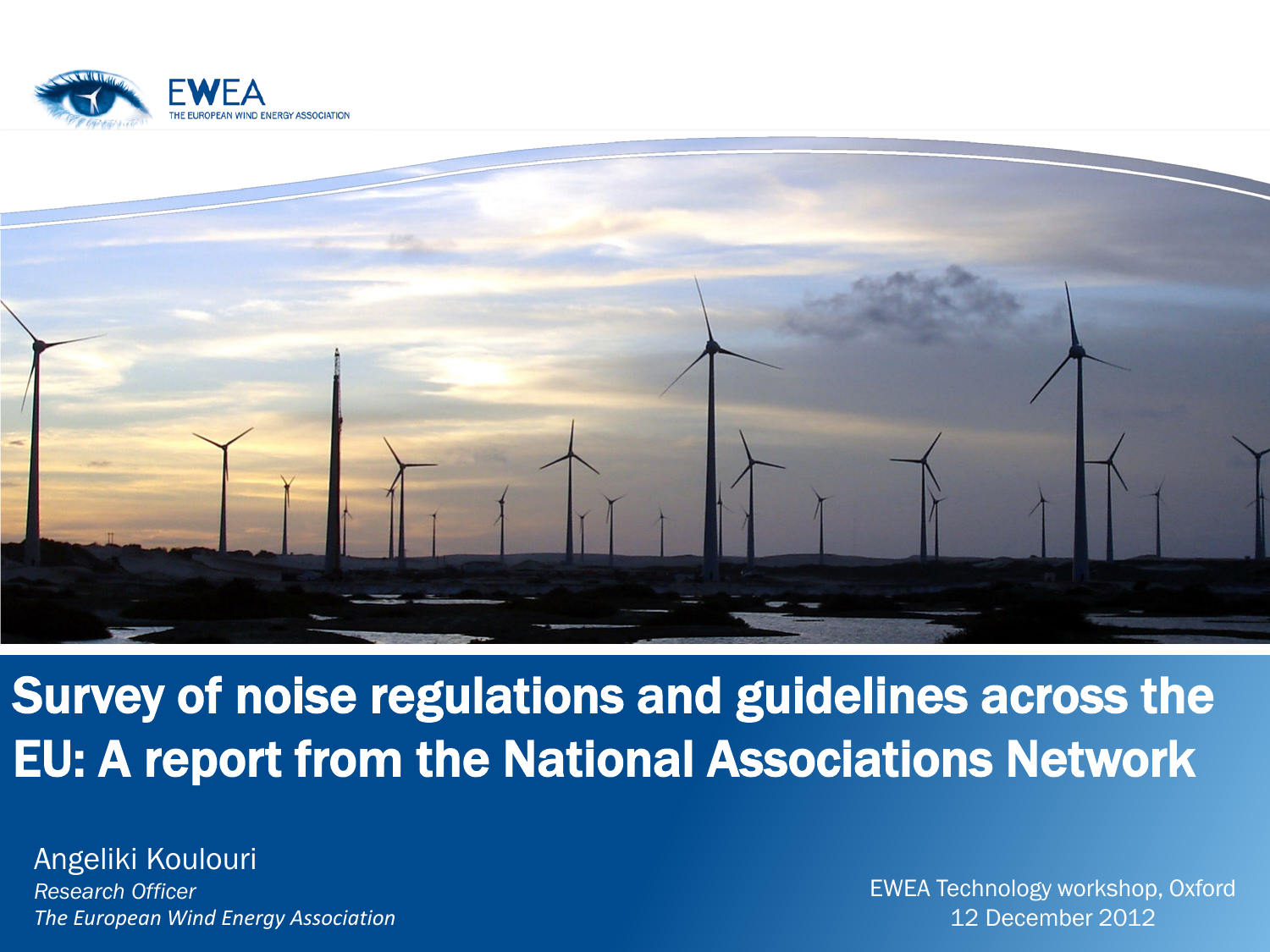# EWEA Members – Across entire supply chain

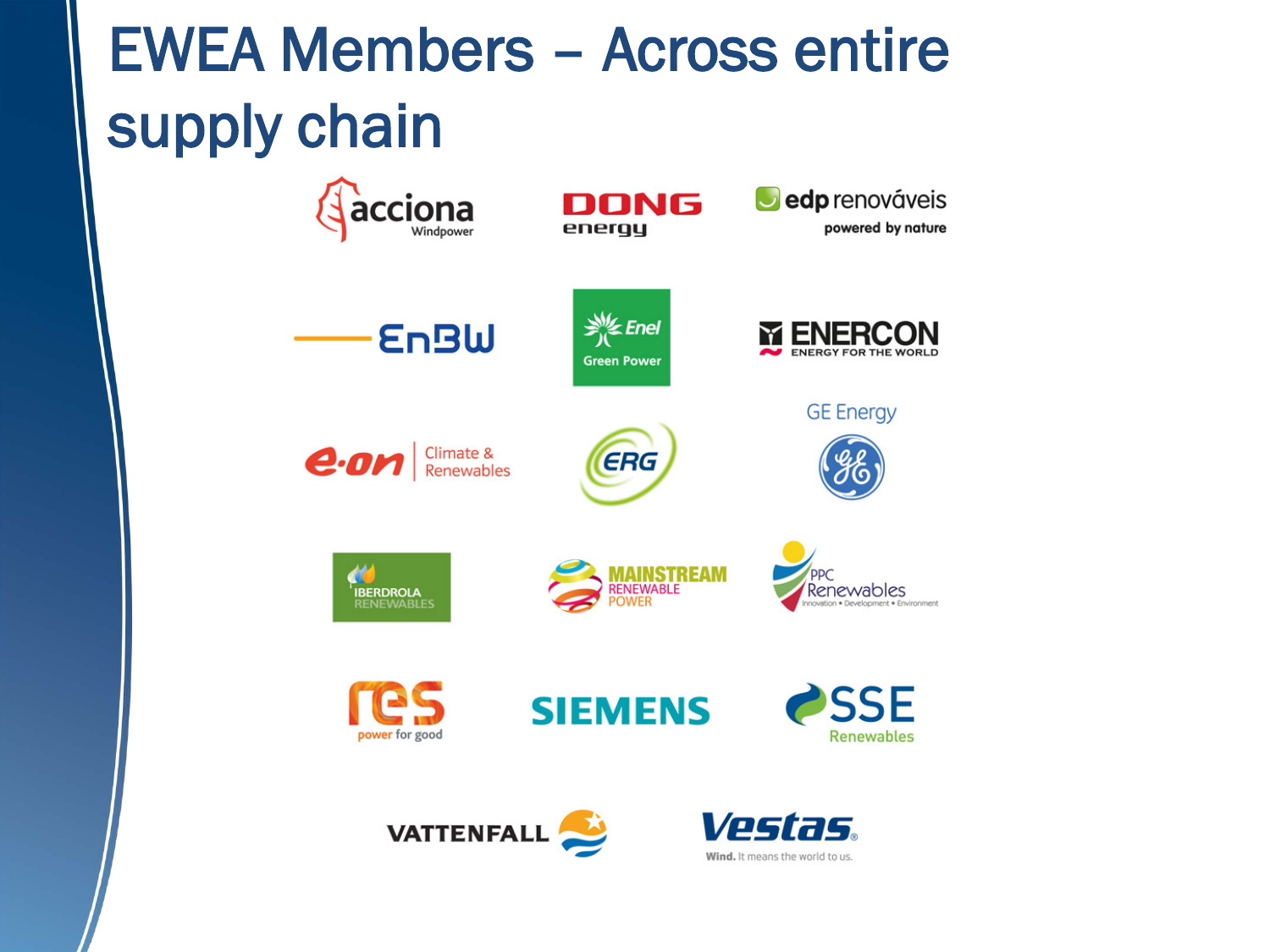# Wind installed capacity- Development & 230GW scenario to 2020



Similar targets in other 2020 scenarios… EIA = 199 GW NREAPs = 213 GW EC = 222 GW 2020 230GW 581 TWh 16% of EU demand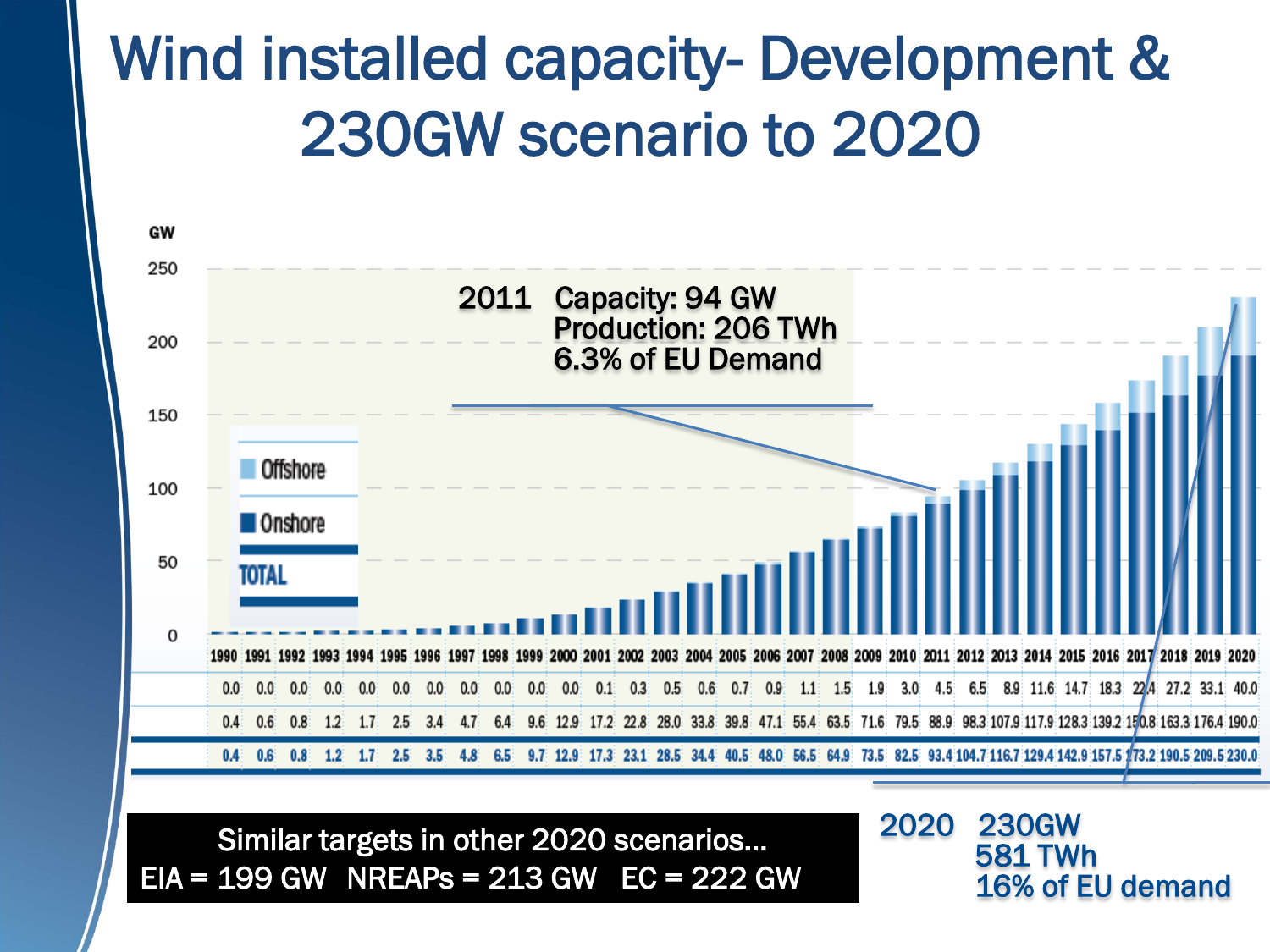# Environmental Impacts Information tool



- . Danish offshore wind: key environmental issues 11/01/2006 This book describes the experiences and challenges of environmental issues in relation to the two large-scale demonstration offshore wind farms Horns Rev (80 turbines, 160 MW) and Nysted (72 turbines,...
- Greening Blue Energy: Identifying and managing the biodiversity risks and opportunities of offshore renewable energy. - 20/10/2010 The International Unit for Conservation of Nature (IUCN) together with E.ON Climate & Renewables and the Swedish International Development Cooperation Agency (SIDA) have joined forces in a pro...
- Guidance document: Wind energy developments and Natura 2000 -20/10/2010

The document provides guidance on how to ensure that wind energy developments are compatible with the provisions of the Habitats and Birds Directives. The key provisions of the EUâODs biodiversi...

Provide up-to-date scientific information potential impacts of wind energy on biodiversity potential mitigation and compensation measures Main target audience:

> Policy makers; media; NGOs and nature conservation organisations Industry (project developers, operators and manufacturers)

Challenge*: Keeping it updated- support from members*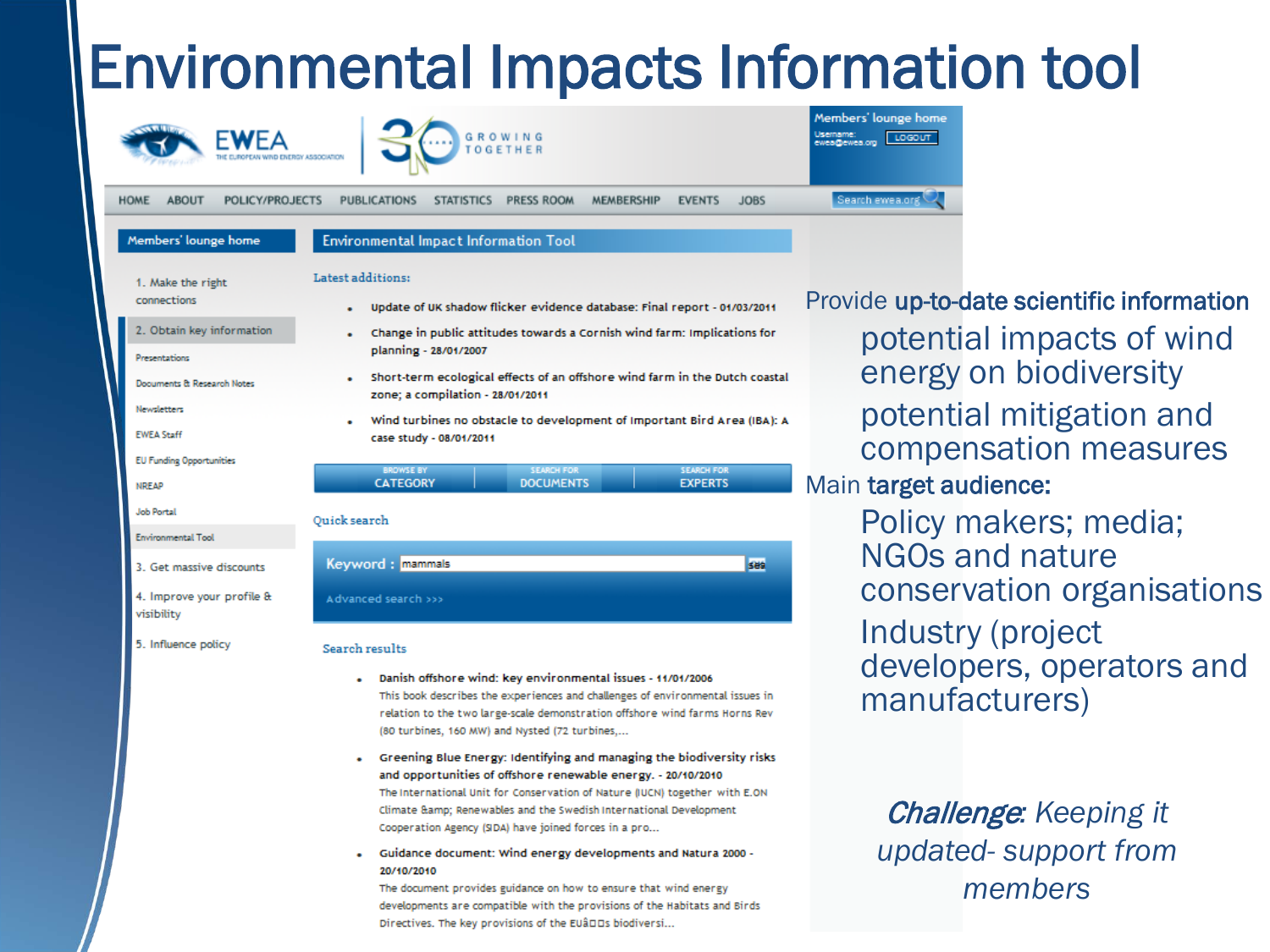# EWEA surveying the National Associations

- The noise survey aims to map noise legislation, monitor practices and trigger discussions on upcoming regulations
	- Perception, annoyance in residential areas
	- Summary of regulations in surveyed countries
	- Bibliography
- Other examples of research (2011-12):
	- Interpretation of N2000 guidelines in EU MS
	- 'No go' areas: definition, best practices, problems
	- H&S legislative frameworks, minimum distance requirements
	- Radar operation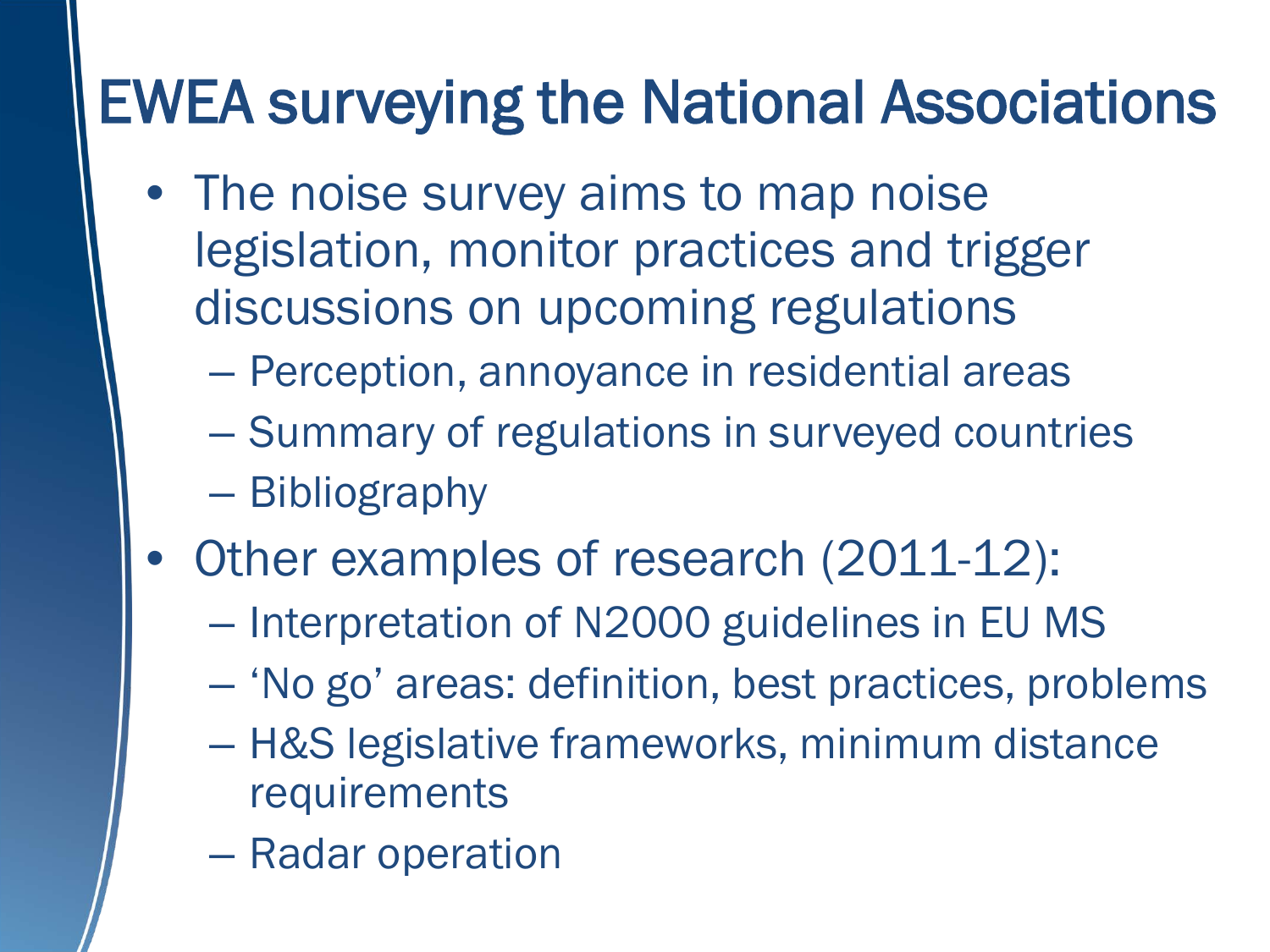# EWEA's NAN Noise Survey

- Rationale
	- Noise legislation
- Noise emission limits
	- Noise measurement standards and control
- Mitigation measures
	- Towards a noiseless wind turbine
- Overview of best practices
- Challenges for the wind industry
	- Harmonisation of noise standards?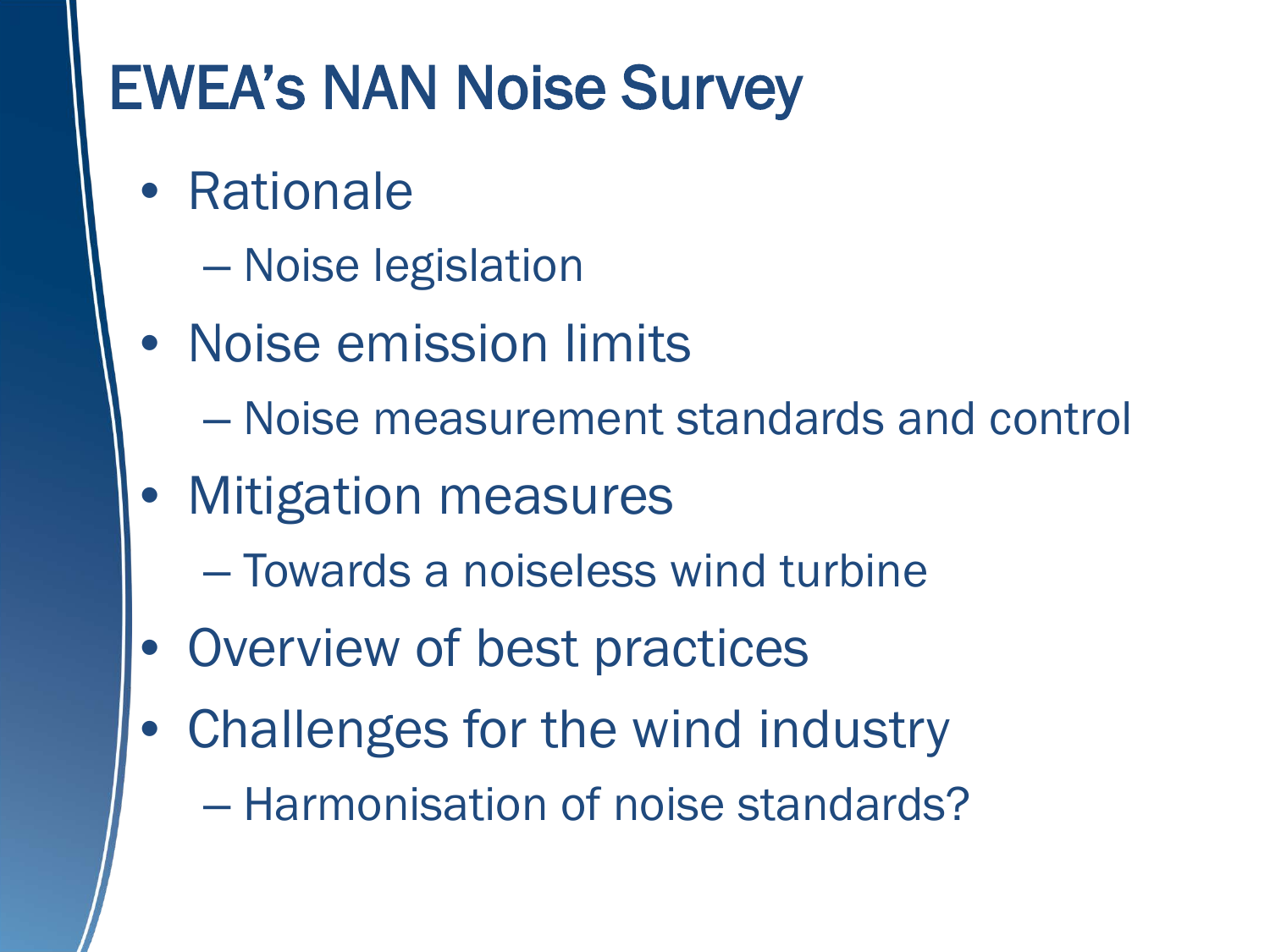#### Rationale

- Noise is a considerable factor when it comes to planning and social acceptance
	- Associated concerns with visual impact and perception
- Numerous studies have investigated the potential effects from wind turbines (higher frequencies, low frequency, underwater noise)
- 14surveyed countries: BE, BG, CH, CZ, DE, DK, EE, FI, IE, IT, NL, PL, PT, UK

| Mechanical (components in nacelle)      |  |
|-----------------------------------------|--|
| <b>Aerodynamic (movement of blades)</b> |  |
| Infrasound                              |  |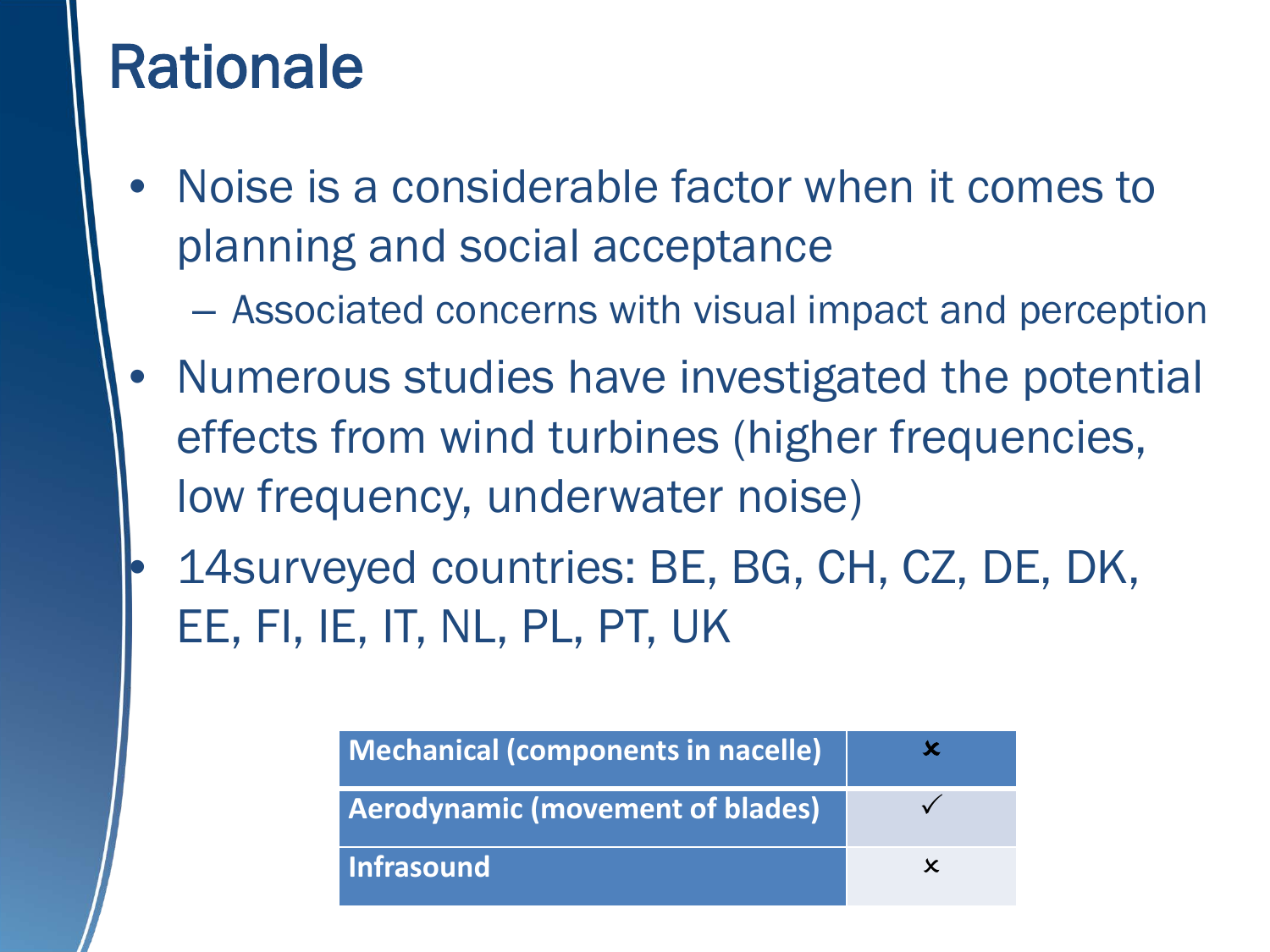# Noise legislation

- In most countries, noise legislation is based on national regulations
	- Wind turbine-specific guidelines
- Emission limits: proximity to dwellings and residential, recreational areas are a concern
	- Allowable limits are categorised by area, timing
- Denmark is the only country to have ratified the low frequency limits

|                              | DAY (dBA) |    | DAY (dBA)     NIGHT (dBA)     NIGHT (dBA)' |    |
|------------------------------|-----------|----|--------------------------------------------|----|
| Residential areas/ dwellings | -40       | 55 | 35                                         | 45 |
| Recreational areas           | 40        | 48 | 35                                         | 43 |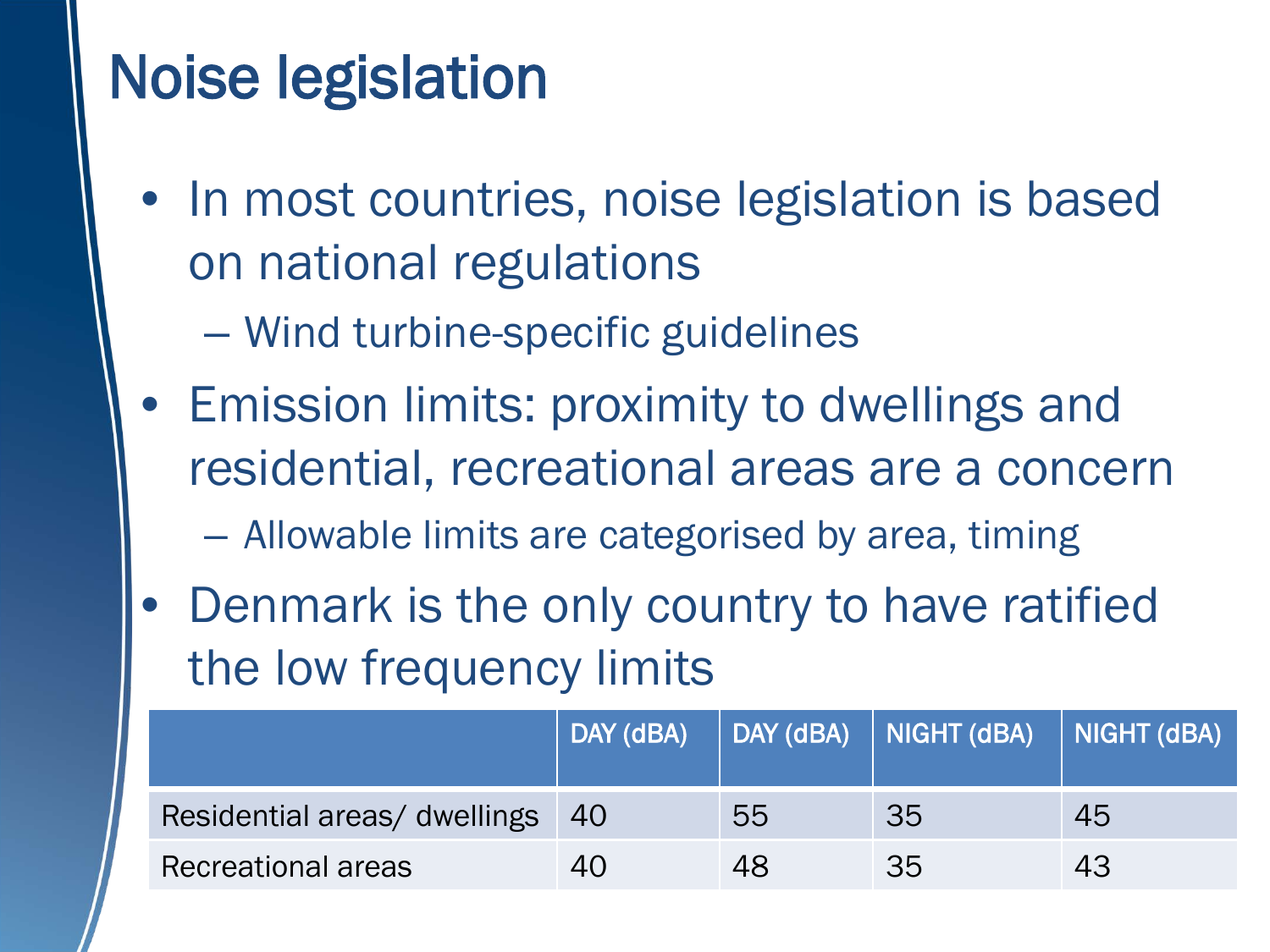### Noise measurements

- Noise measurement standards and control usually conform to the IEC 61400-11 std
- In most countries, noise emissions forecasting and measurements are carried out at the immediate vicinity of the houses (receptor's side)
	- 'Immission Act'
- Allowable levels usually depend on wind speeds
- Several countries have set night limits and some, evening limits
	- Differentiation between indoor, outdoor measurement methods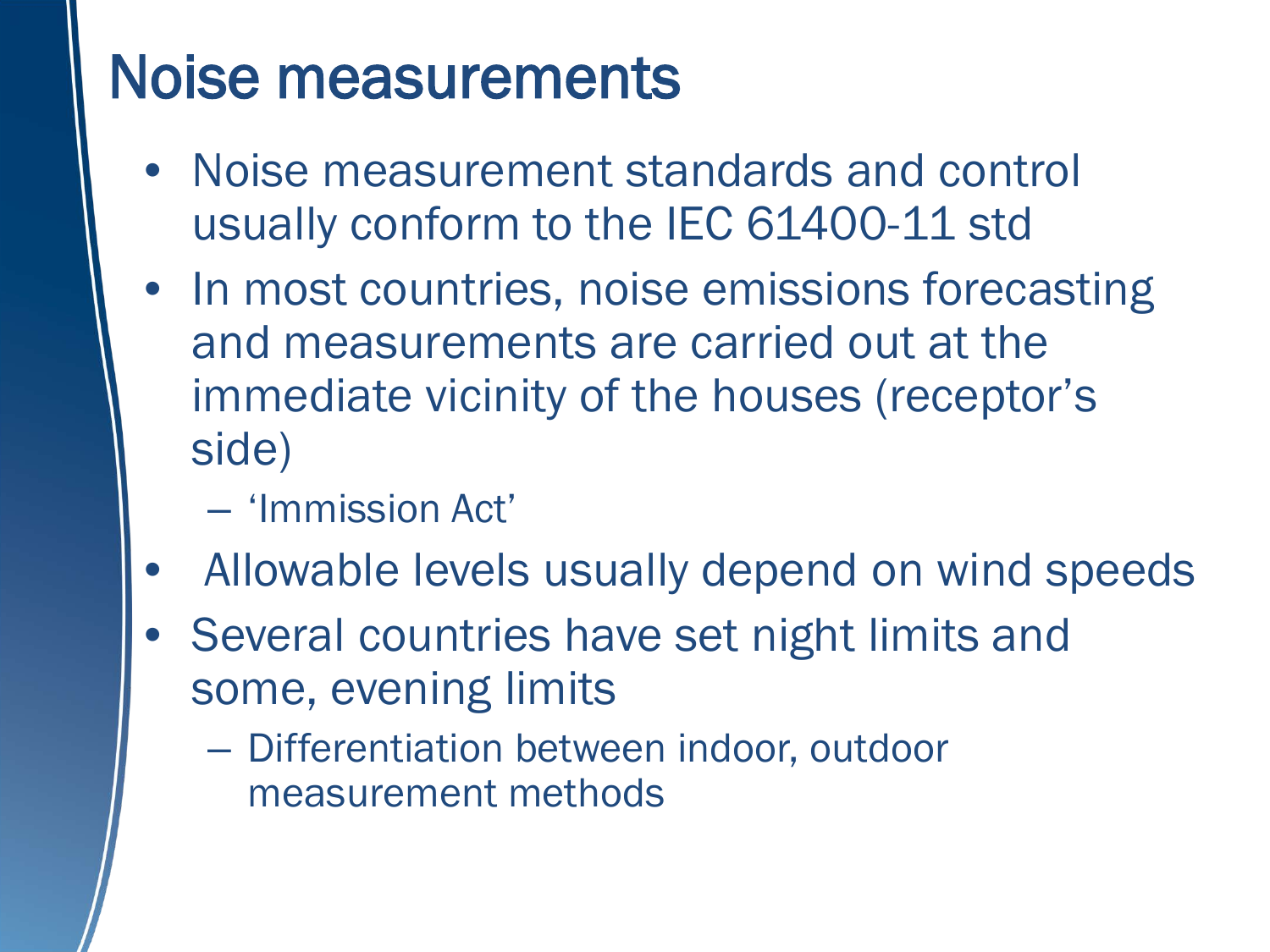# Noise mitigation techniques

| <b>Mitigation technique</b>                                               | <b>Country</b>                               |
|---------------------------------------------------------------------------|----------------------------------------------|
| Noise measurement and<br>modelling during EIA or pre-<br>planning         | <b>All countries, EIA</b><br>requirement     |
| Landscaping, planting hedges<br>&trees, noise barriers                    | Estonia, Poland, Portugal                    |
| Sound proofing windows and<br>walls                                       | Estonia, Portugal, UK                        |
| Reduce turbine speed,<br>curtailment or shut down at night                | Finland, Belgium, Italy,<br>Poland, Portugal |
| Electronic damping controls for<br>specific wind speeds and<br>directions | Ireland                                      |
| <b>Burry lines</b>                                                        | Italy                                        |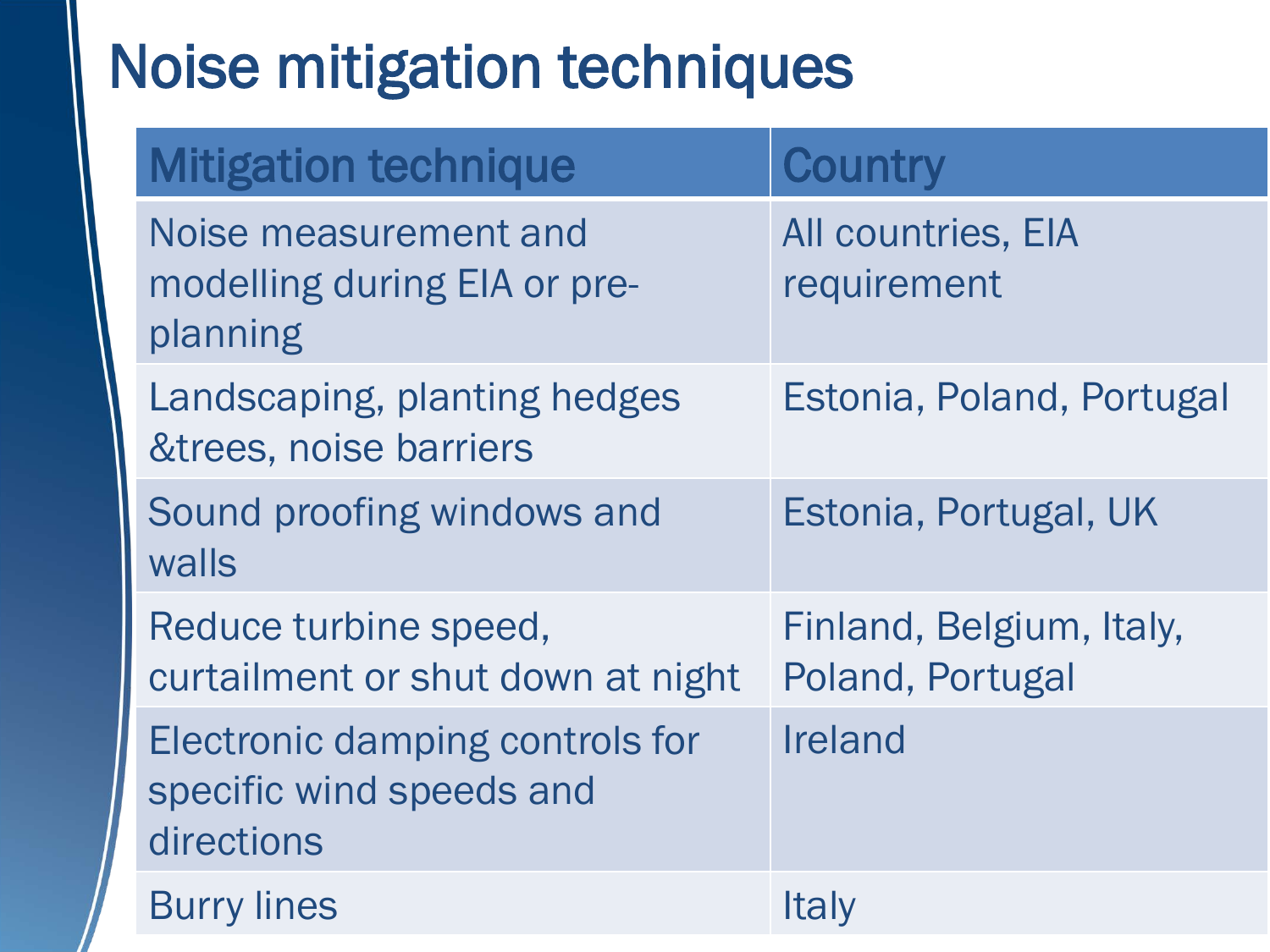# Towards a noiseless wind turbine

*The wind industry has been using mitigation and compensation techniques for reducing noise emissions.* 

- Optimise blades for noise and turbulence, maximise yield
- EU funded study SIROCCO: sound can be reduced by 1-1.5 dB(A) for 58 m rotor blade and 2-3 db(A) for a 94m rotor blade by changing the shape
- Aero-acoustic optimised airfoils, trailing edge serrations for low- noise turbine models
	- To be retracted at higher frequencies when they add up to standard noise output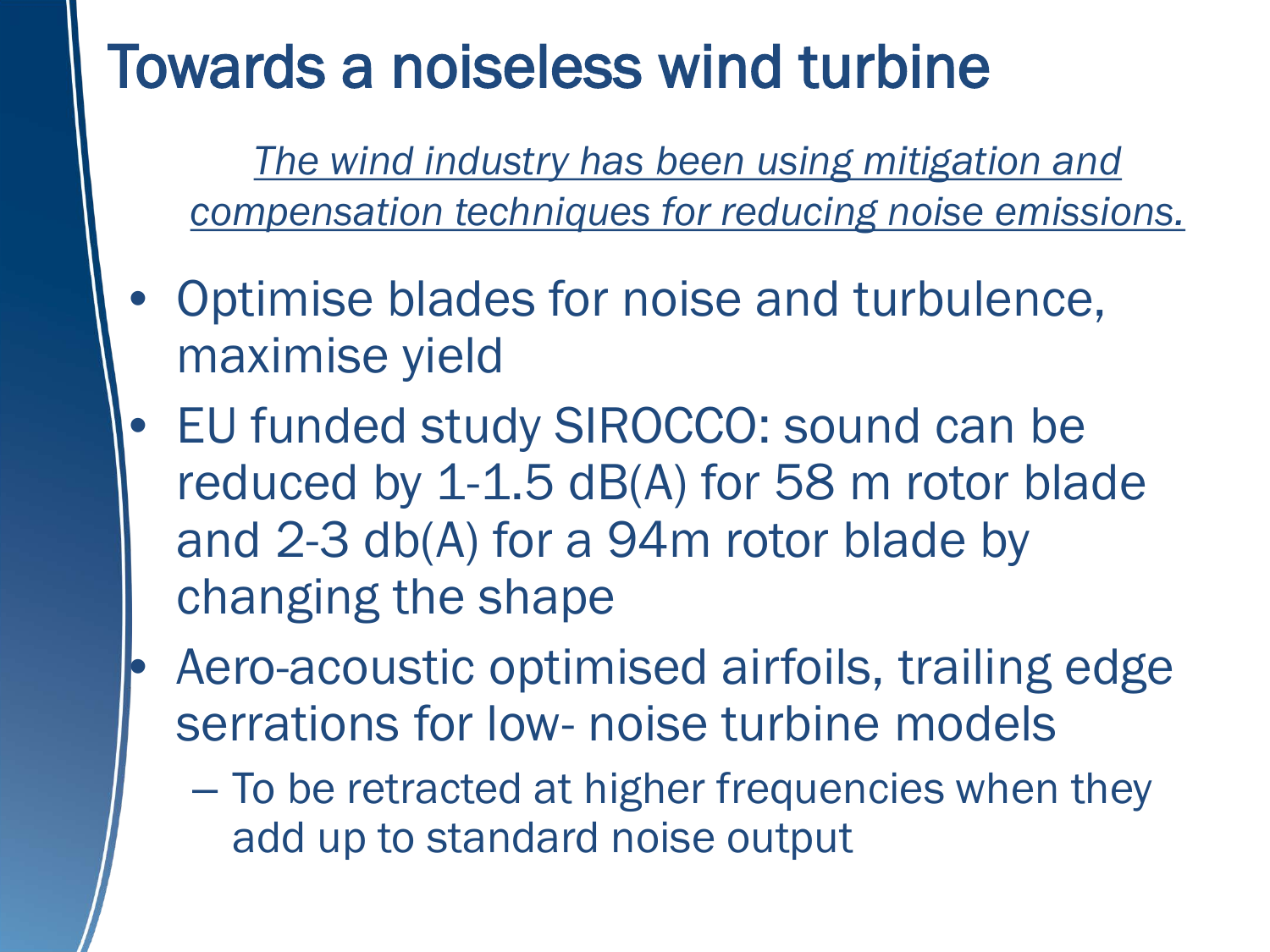## Best practices

#### List of Best practice examples

Publish guidelines on noise calculation methodology (Flanders, Belgium)

Early community involvement/ publicise noise models (majority of the countries)

Design mitigation measures before submitting planning application

'Early community involvement is key to communicate the scope, improve understanding and perception and help with local acceptance'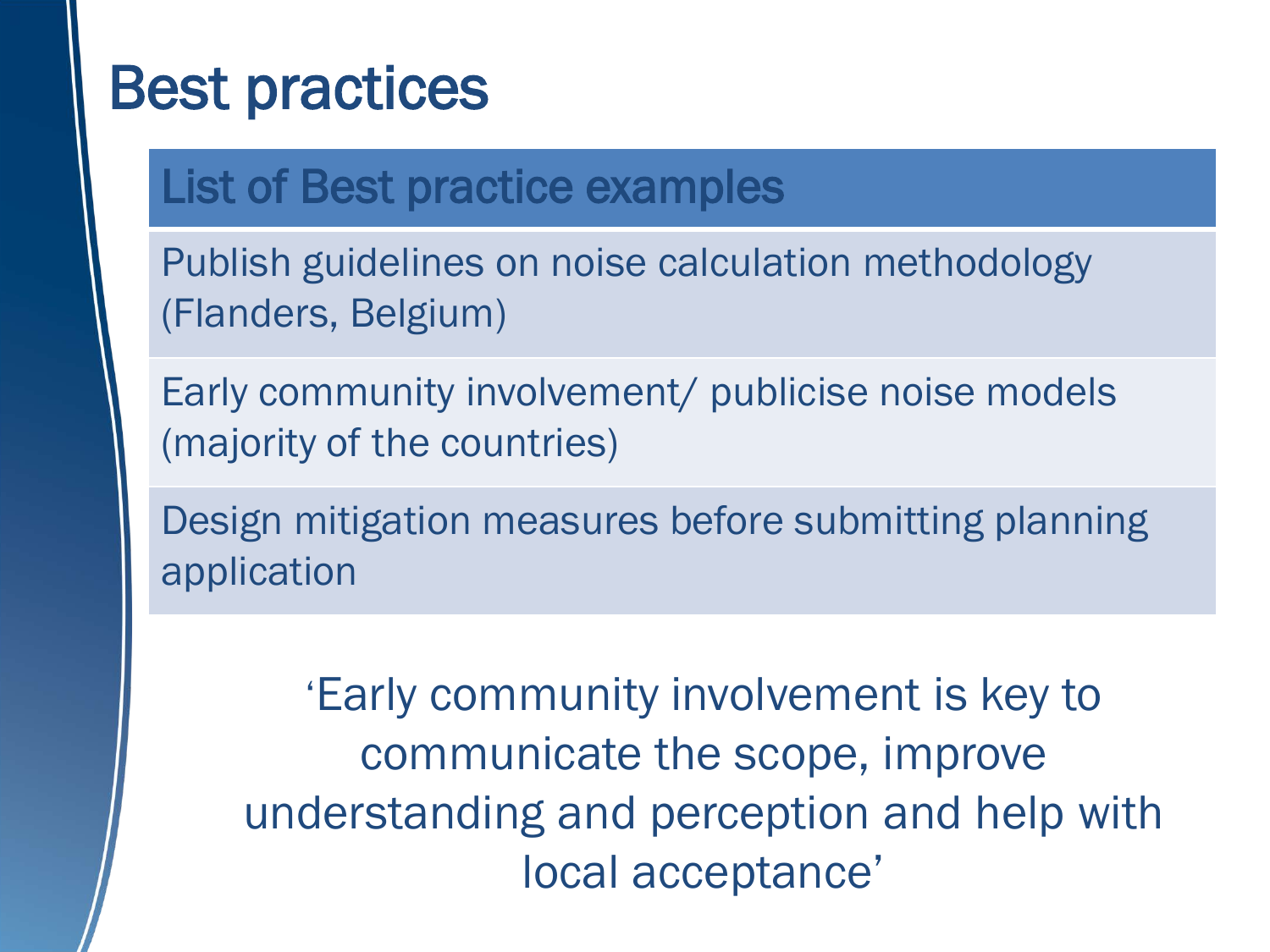# Challenges for the wind industry

- In most of the reporting countries, wind projects can be legally challenged on the grounds of noise
	- Citizens usually address concerns during consultation phase, sometimes post-construction (additional mitigation measures)
	- Arbitrary introduction of min distances for receptors in conflict with national policies
	- Each project should be assessed on its merits
	- Harmonisation of noise standards across the EU?
		- No clear consensus, most countries are sceptical about the potential advantages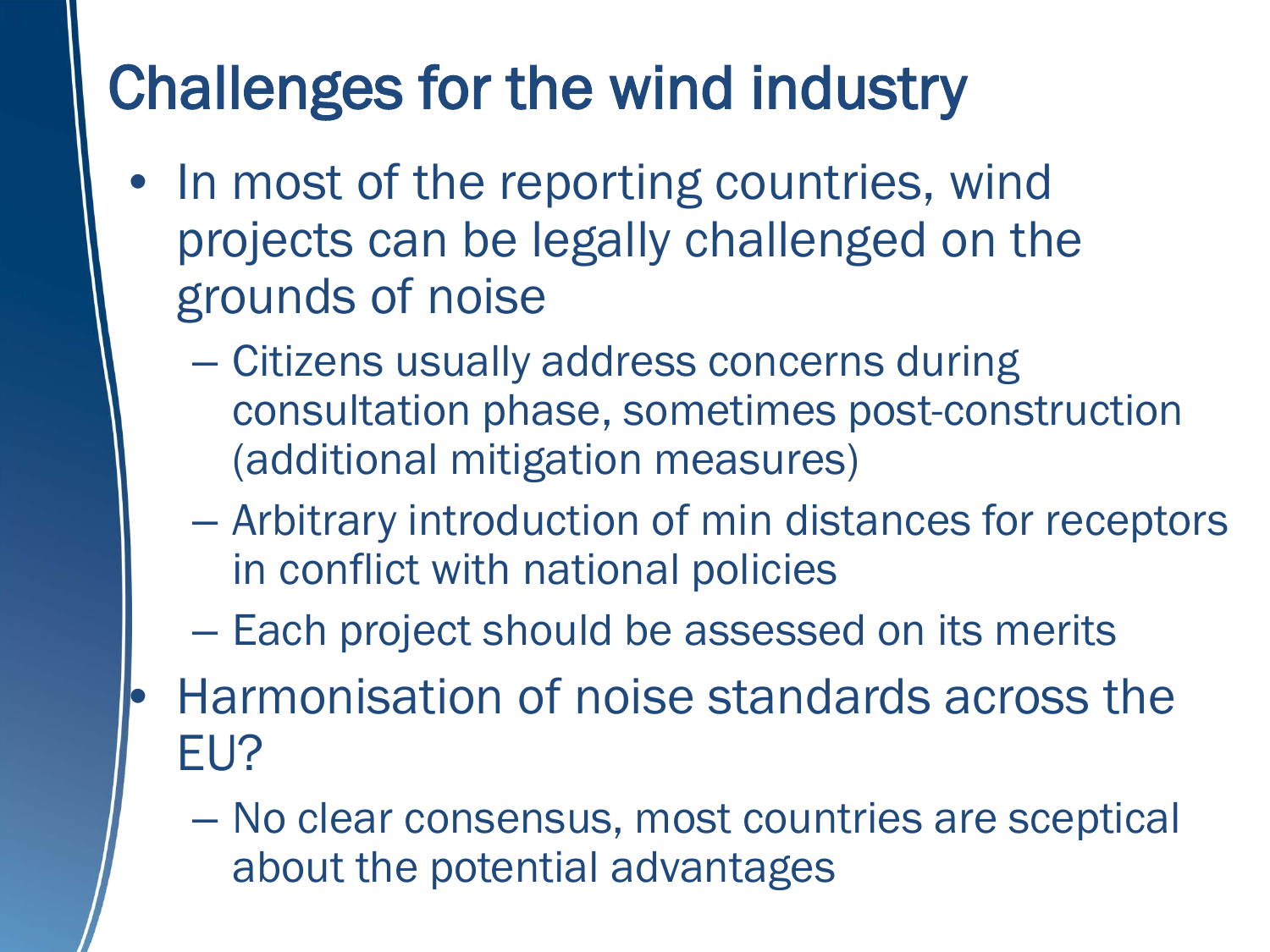# **Conclusion**

- The wind industry has been using mitigation and compensation measures to reduce emissions
	- Technological progress, collaborative research
- Noise modelling, compilation of acoustic data and publication of measurements are essential
	- Provide information in a systematic and competent way
	- Guarantee these levels will be maintained
- Early involvement and effective communication helps with perception and ultimately local acceptance